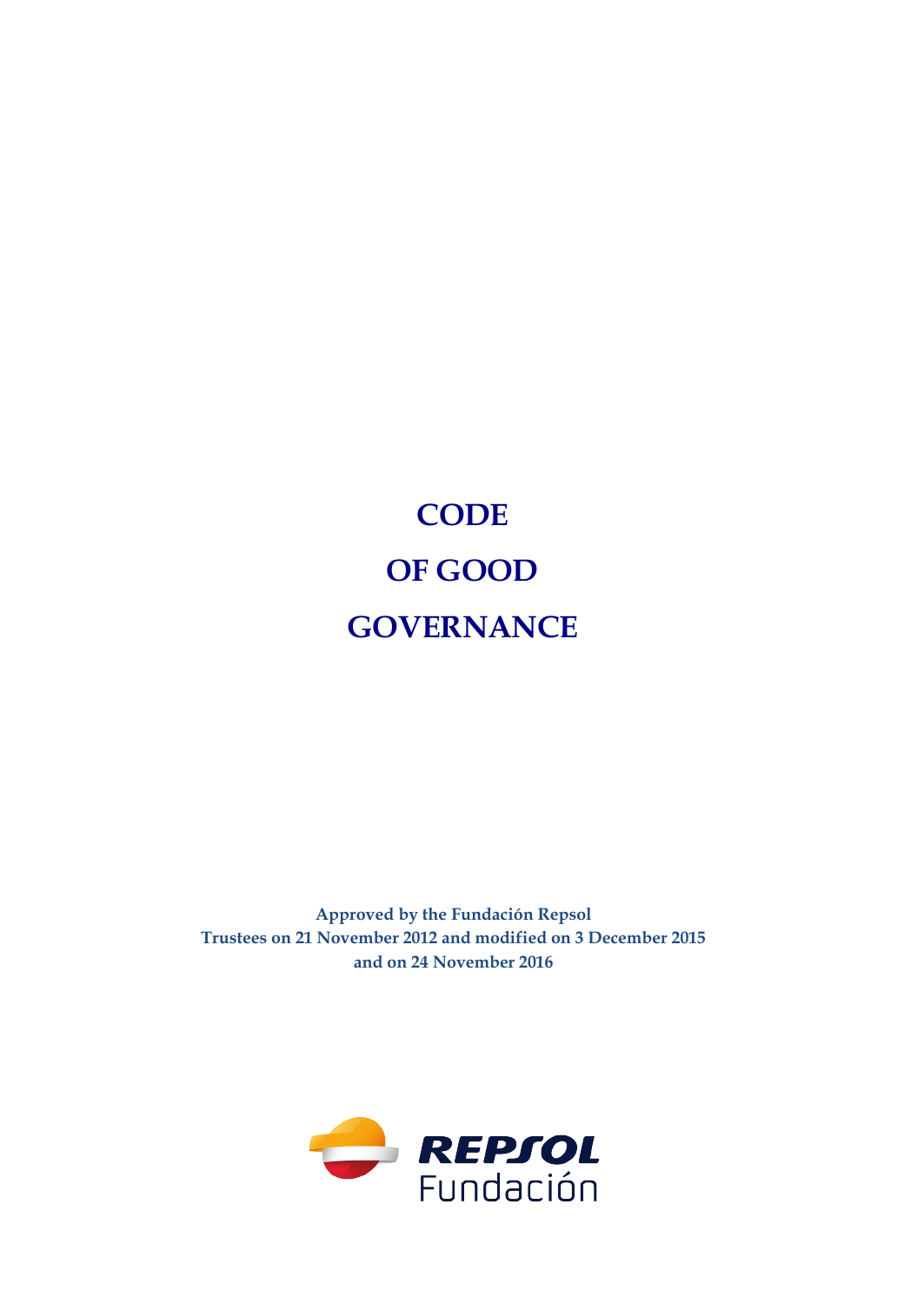

# **TABLE OF CONTENTS**

#### **CHAPTER I**

#### **General Provisions**

| Art. 1. Object and scope of application | Page 4 |
|-----------------------------------------|--------|
| Art. 2. Entry into force                | Page 4 |
| Art. 3. Amendments                      | Page 4 |

#### **CHAPTER II Principles and best practices**

| Art. 4. Mission and aims of the Foundation Page 4                                                                                                                                                                              |                 |
|--------------------------------------------------------------------------------------------------------------------------------------------------------------------------------------------------------------------------------|-----------------|
|                                                                                                                                                                                                                                | Page $5$        |
|                                                                                                                                                                                                                                | $\_\$ {Page\ 5} |
| Art. 7. Non-profit philosophy entertainment and the state of the state of the state of the state of the state of the state of the state of the state of the state of the state of the state of the state of the state of the s | $\_\$ {Page\ 5} |
| Art. 8. Independence                                                                                                                                                                                                           | $\_\$ {Page\ 6} |
| Art. 9. Control, planning and resource optimisation                                                                                                                                                                            | Page $6$        |
| Art. 10. Transparency and accountability example of the state of the state of the state of the state of the state of the state of the state of the state of the state of the state of the state of the state of the state of t | $\_\$ {Page\ 6} |
|                                                                                                                                                                                                                                | $\_\$ {Page 7}  |
| Art. 12. Collaboration                                                                                                                                                                                                         | Page 7          |

#### **CHAPTER III Governance Structure**

#### **SECTION 1. The Board of Trustees**

| Art. 13. Membership and responsibilities | Page 8 |
|------------------------------------------|--------|
| Art. 14. Internal organisation           | Page 8 |
| Art. 15. Functioning                     | Page 9 |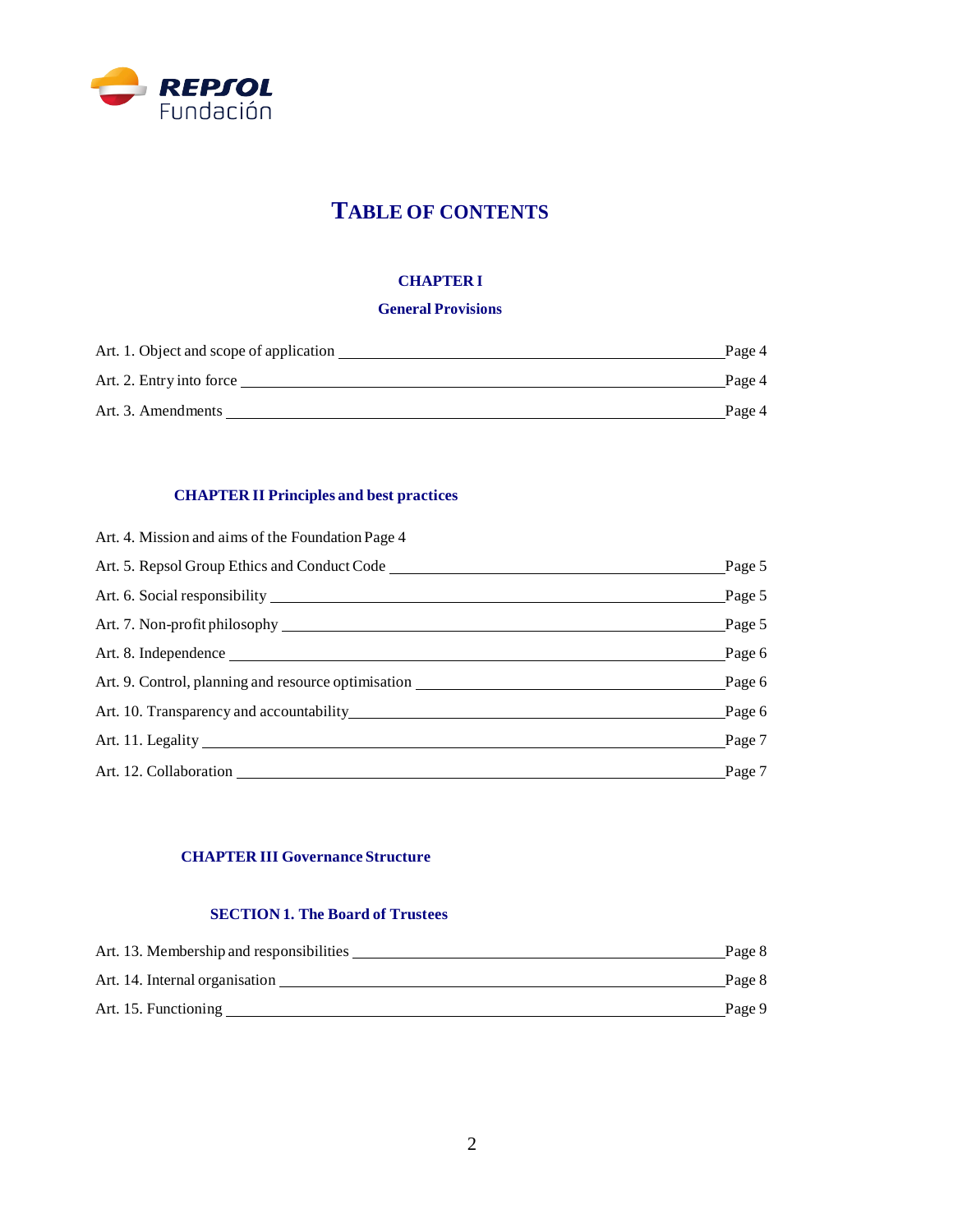

#### **Section 2. THE TRUSTEES**

| Art. 16. Responsibilities and obligations | Page 10 |
|-------------------------------------------|---------|
| Art. 17. Right to information             | Page 11 |

#### **Section 3. Executive Committee, Advisory Boards and Manager**

| Art. 18. Executive Committee       | Page 12 |
|------------------------------------|---------|
| Art. 19. Advisory Boards           | Page 12 |
| Art. 20. Manager of the Foundation | Page 12 |

#### **CHAPTER IV Management Team**

| Art. 21. Recruitment                                                          | Page 13 |
|-------------------------------------------------------------------------------|---------|
| Art. 22. Professional development, equal opportunities and non-discrimination | Page 13 |
| Art. 23. Conflicts of interest                                                | Page 13 |

#### **CHAPTER V**

#### **Infringement and violations of the Code**

| Art. 24. Infringement and violations of the Code | Page 14 |
|--------------------------------------------------|---------|
|                                                  |         |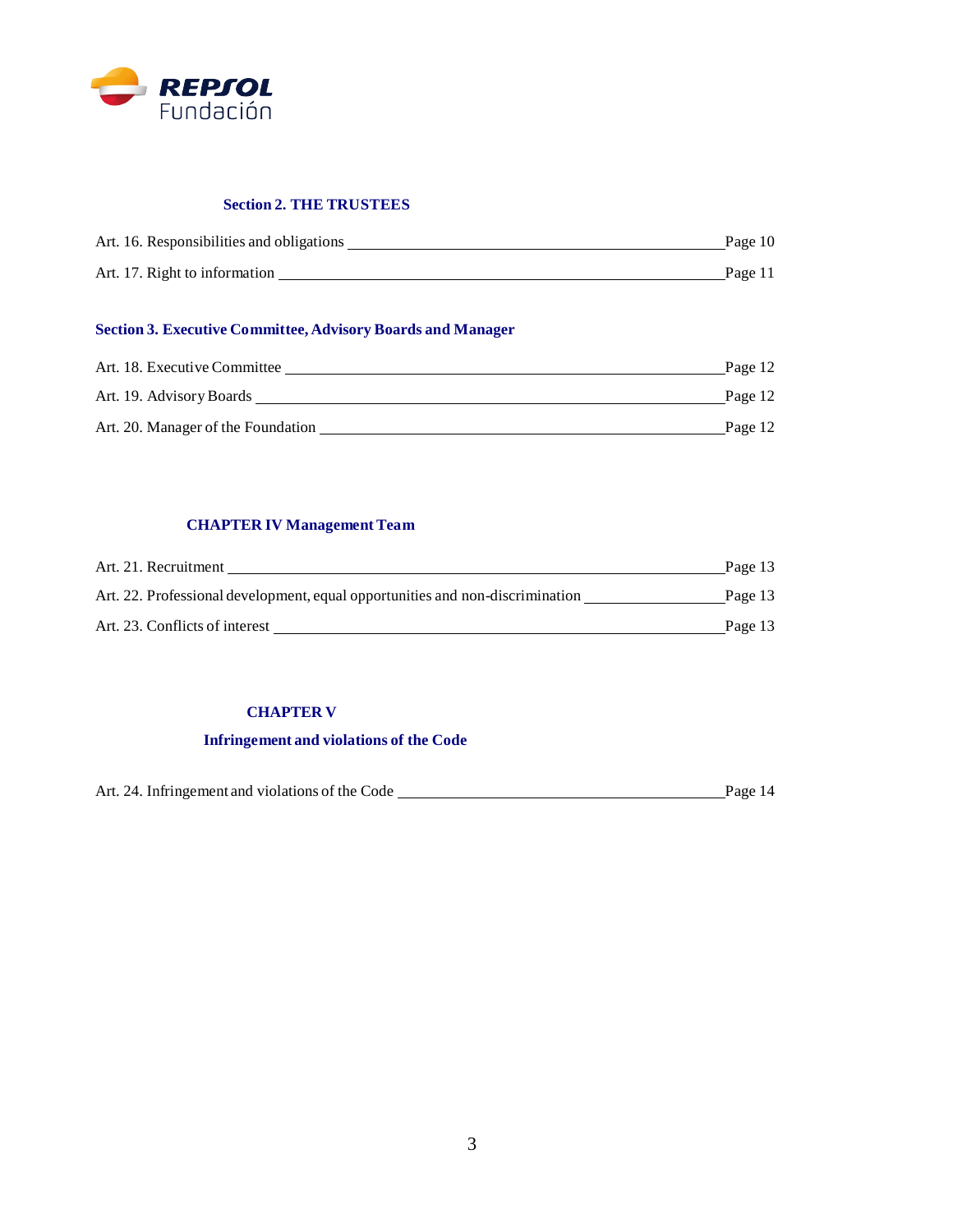

# **CHAPTER I GENERAL PROVISIONS**

#### **Article 1. Object and scope of application**

The object of this Code of Good Governance is to establish general guidelines that will govern the conduct of Fundación Repsol, the members of its Board of Trustees and other organisations and employees thereof, in carrying out activities in pursuit of the Foundation's goals.

#### **Article 2. Entry into force**

This Code shall enter into force on the day of its approval or amendment.

#### **Article 3. Amendments**

Amendments to this Code of Good Governance will require the approval of the Foundation's Board of Trustees.

# **CHAPTER II PRINCIPLES AND BEST PRACTICES**

#### **Article 4. Mission and aims of the Foundation**

Fundación Repsol is the expression of Repsol Group's commitment to corporate social responsibility and, in particular, of its commitment to sustained improvement of the societies in which it carries out its industrial and business activities. Its actions and projects are geared around Social Energy, and it is a meeting point between the needs of the citizens and the social dedication of the company.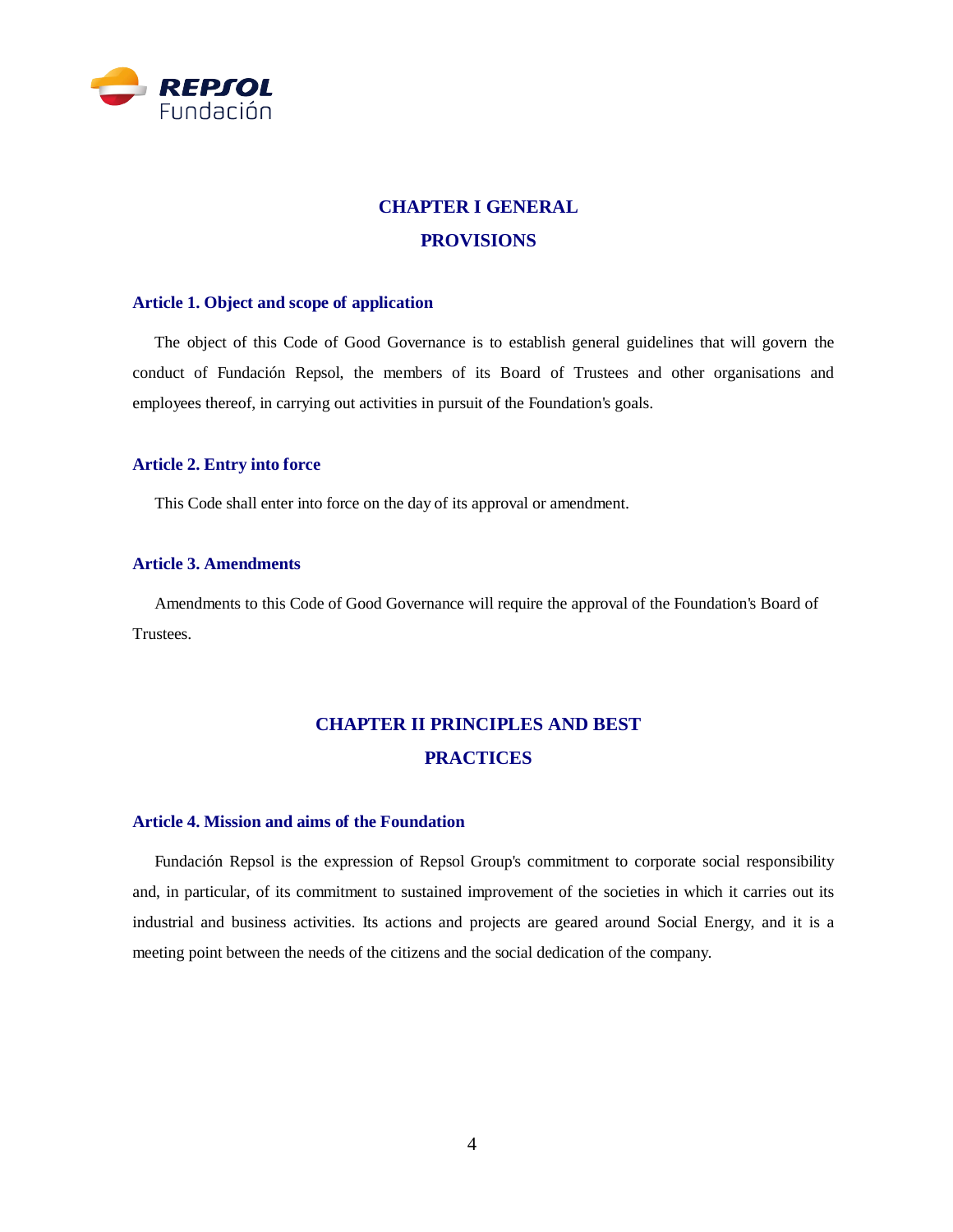

To this end, the Foundation will pursue objectives of general cultural interest, as well as social, environmental and scientific, educational and research-promoting objectives which are set out in detail in the Foundation's Statutes.

The Foundation, as decided by its Board of Trustees, shall plan its actions freely in the manner it considers to be most suitable to fulfil the objectives stated above.

#### **Article 5. Repsol Group Ethics and Conduct Code**

The principles, ethical values and conduct guidelines included in the Repsol Group Employee Ethics and Conduct Code will be the benchmark inspiring the basic conduct of Trustees and employees of Fundación Repsol.

#### **Article 6. Social responsibility**

The Foundation is committed to respecting human rights, protecting the environment and contributing to the advancement and welfare of the communities where it carries out its activities.

The Foundation shall analyse the economic and social needs of the communities where it carries out its activities, paying special attention to the public interest, equal opportunities, non-discrimination, and local problems and disadvantages.

#### **Article 7. Non-profit philosophy**

Fundación Repsol shall not distribute reserves or profit to its founding body, not even in the case of its dissolution. In accordance with current legislation and its Statutes, it will use its assets and revenues to achieve its foundational aims.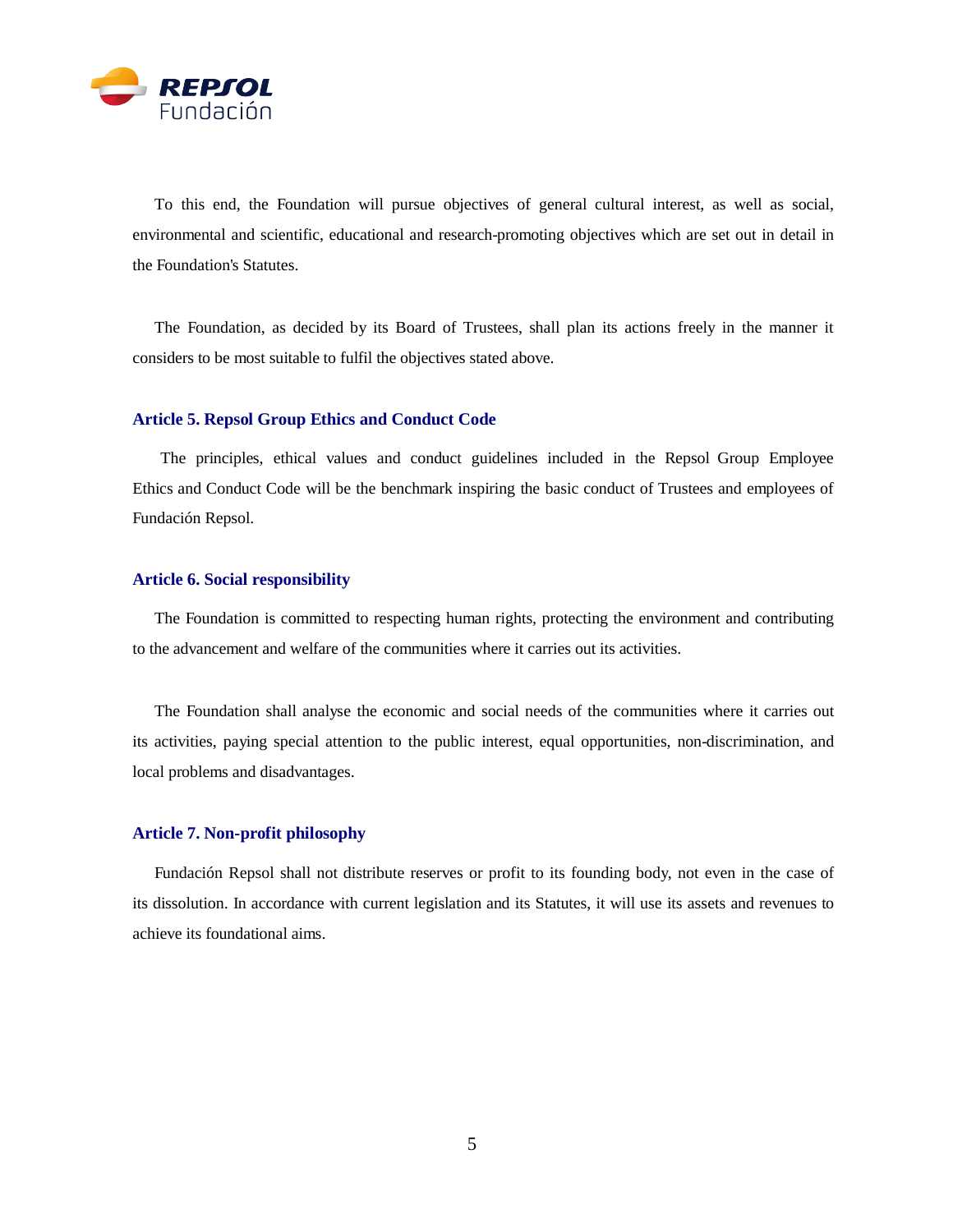

#### **Article 8. Independence**

The Foundation shall have an appropriate structure that ensures its autonomy and independence.

In fulfilling their responsibilities the Foundation's Trustees and employees will always act with loyalty to the Foundation, independently of their own and outside interests.

The Foundation will not accept financial contributions that could place conditions on the fulfilment of its objectives, values and principles, or the fulfilment of its foundational aims, or which are illegal in nature.

#### **Article 9. Control, planning and resource optimisation**

The Foundation's Board of Trustees will approve the plans that include the objectives and activities to be carried out in pursuit of its foundational aims.

Furthermore, it will establish planning and tracking mechanisms for the Foundation's activities and managing its resources.

The Foundation will manage its resources efficiently and seek to use them in an optimal way, and shall adopt the necessary measures to maintain a balanced financial position.

Suppliers and contractors shall be chosen through an impartial, transparent and objective selection process, using criteria on quality and cost.

#### **Article 10. Transparency and accountability**

The Foundation considers transparency of information to be a basic principle that must govern its actions.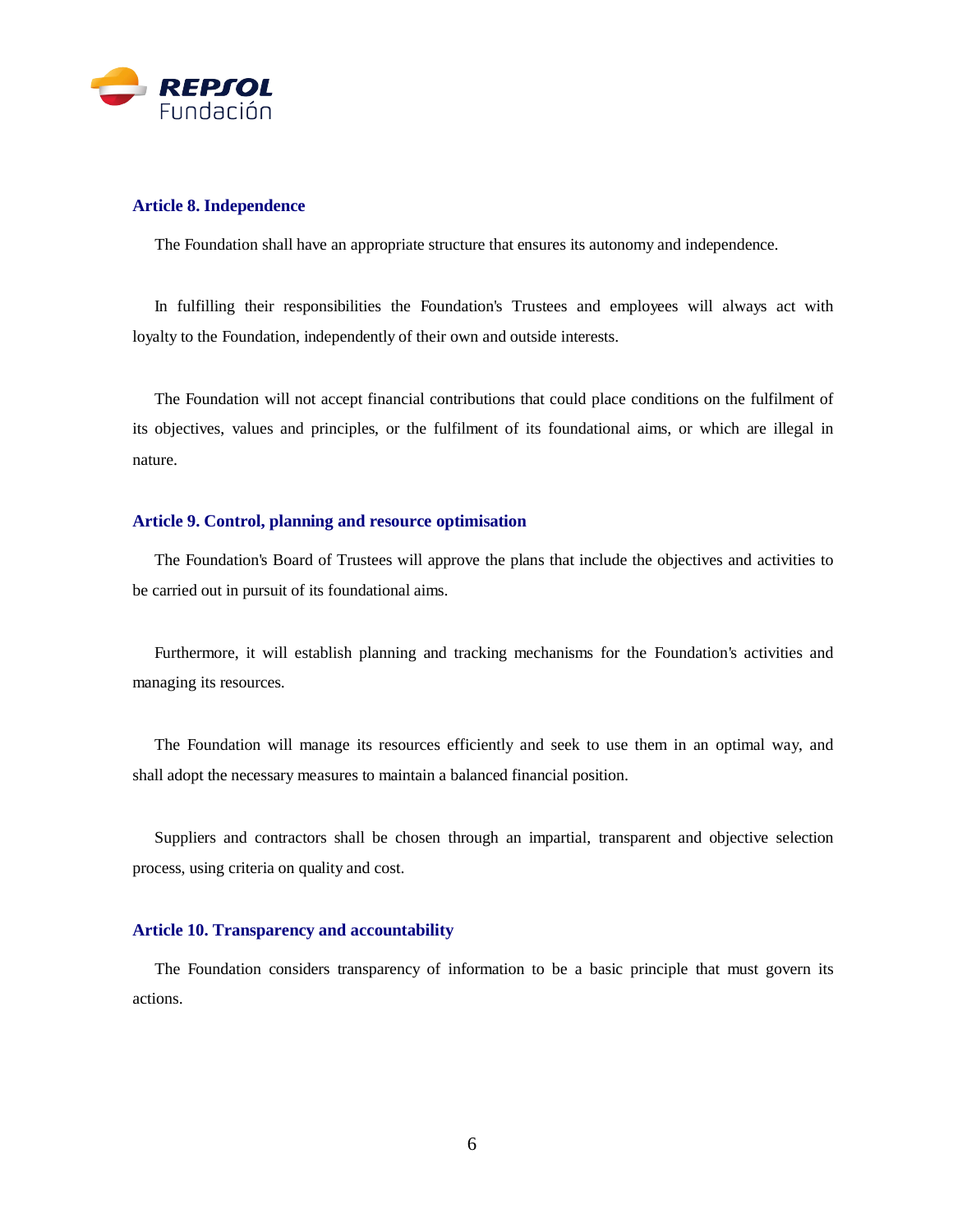

Therefore, and without prejudice to any applicable legal obligations, it will ensure clear and accurate dissemination of information about the Foundation's aims, activities, beneficiaries and the way in which its resources are used, via whatever means it deems appropriate, in order to ensure that potential recipients of its actions are aware of its existence and its equal opportunity philosophy.

In addition, the Foundation will provide the founding entity and its benefactors with information about its projects, what their contributions are used for and the results achieved.

Moreover, the Foundation will publish its Statutes, this Code of Good Governance, the membership of its governing and management bodies, its annual accounts and its activities report on its web site, along with any other information it considers relevant.

#### **Article 11. Legality**

The Foundation undertakes to fulfil, duly and respectfully, all of the legal obligations that it is subject to in all the countries where it carries out its activity.

#### **Article 12. Collaboration**

In pursuing its foundational aims, the Foundation may collaborate with other public and private entities, companies and institutions in order for its activities to achieve greater social impact.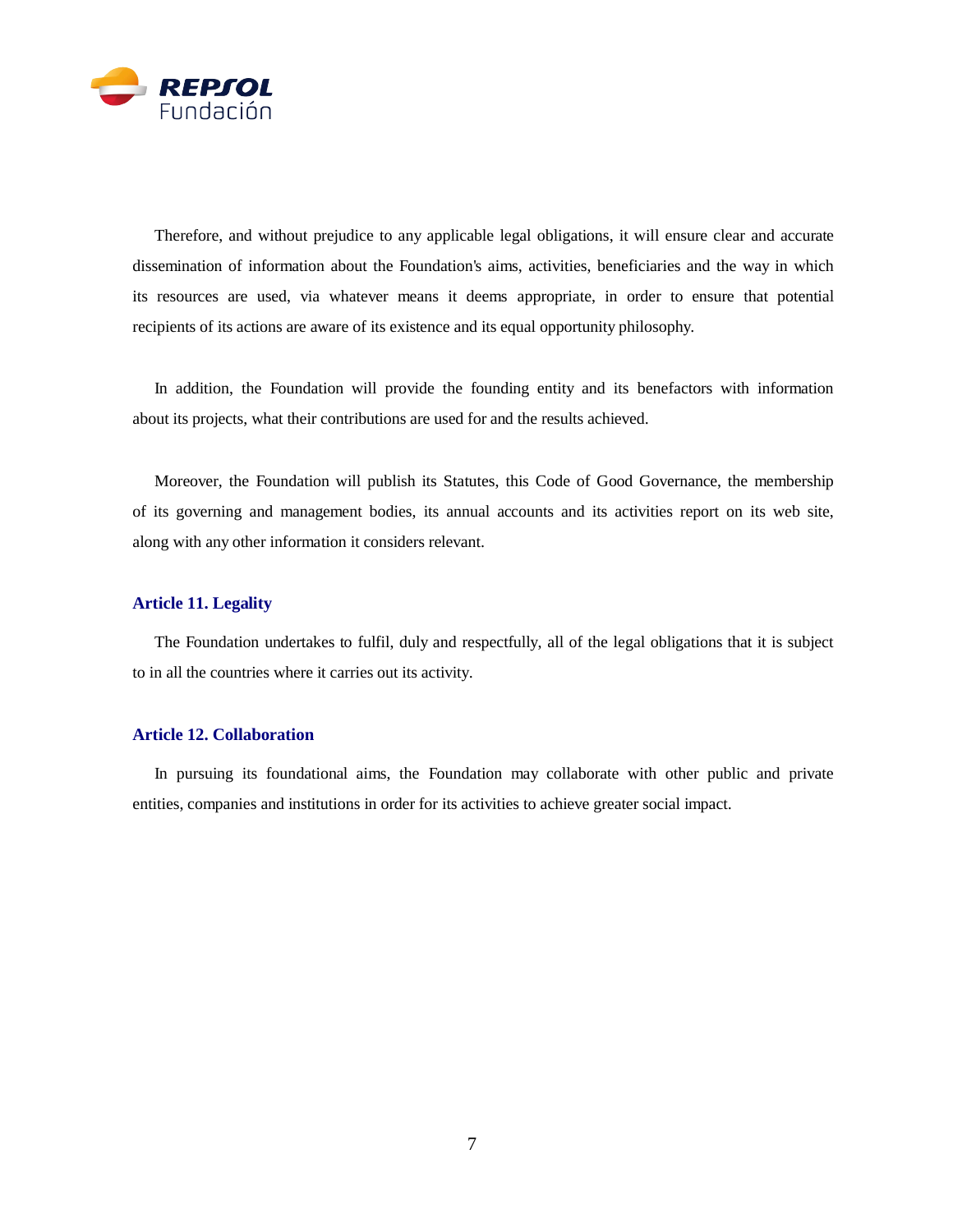

## **CHAPTER III GOVERNANCE STRUCTURE**

#### **SECTION 1. THE BOARD OF TRUSTEES**

#### **Article 13. Membership and competencies**

The Board of Trustees is the Foundation's governing and representative body.

The Foundation Statutes establish the size, organisation and functioning of the Board of Trustees.

The Board of Trustees shall be made up of as many members as are needed to guarantee its effective and participatory operation, within the limits established by the Statutes.

Without prejudice to the provisions of the Law and the Statutes, the jurisdiction of the Board of Trustees extends to all matters relating to the high-level governance and management of the Foundation and its assets, its representation and the fulfilment of its foundational aims.

#### **Article 14. Internal organisation**

The Chairman of the Board of Trustees, chosen by the Founding Entity from among the members of that body, without prejudice to the duties and powers granted by Law and the Statutes, shall call and chair meetings of the Board of Trustees and shall ensure strict compliance with the resolutions it adopts.

In addition, the Chairman shall ensure that the members of the Board of Trustees receive sufficient information prior to meetings, stimulate debate and active participation during meetings and safeguard its members freedom to act and express opinions. In general it shall carry out as many actions as may be useful for the proper functioning of the body.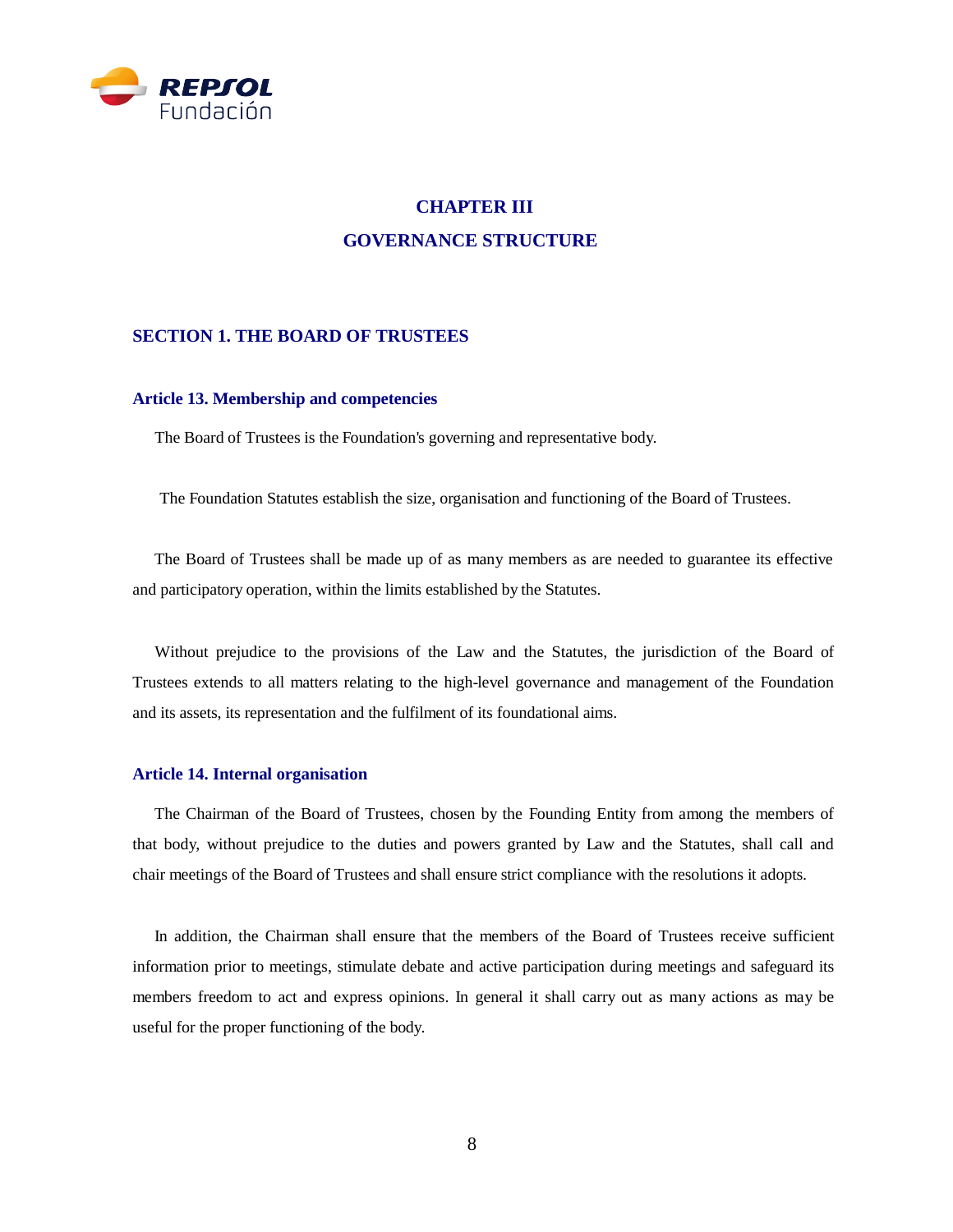

The Founding Entity shall choose one or more Vice Chairmen from among the members of the Board of Trustees who shall substitute for the Chairman, in the event of delegation, absence or illness, in the order decided by the Founding Entity.

The Board of Trustees shall appoint a Secretary, who need not be a Trustee, and who shall provide the Foundation's governing bodies with such information and support as is deemed necessary.

#### **Article 15. Functioning**

The Board of Trustees will fix a yearly calendar of meetings before the start of each financial year.

The Board of Trustees shall be convened in writing which may be by letter, telex, telegram, fax or Email to each of the Trustees.

The power to set meeting agendas shall lie with the Chairman, although prior to meetings being called any Trustee may request that points be included in the agenda that, in their opinion, should be deliberated on by the Board of Trustees. Inclusion of these points will be compulsory when the request has the support of at least one- third of the Trustees.

Prior to each meeting being held, the Trustees shall receive the information needed to fulfil their duties and run the sessions.

The Board of Trustees' sessions may be held at the Foundation headquarters or at any other location decided by the Chairman and shown in the call to the meeting.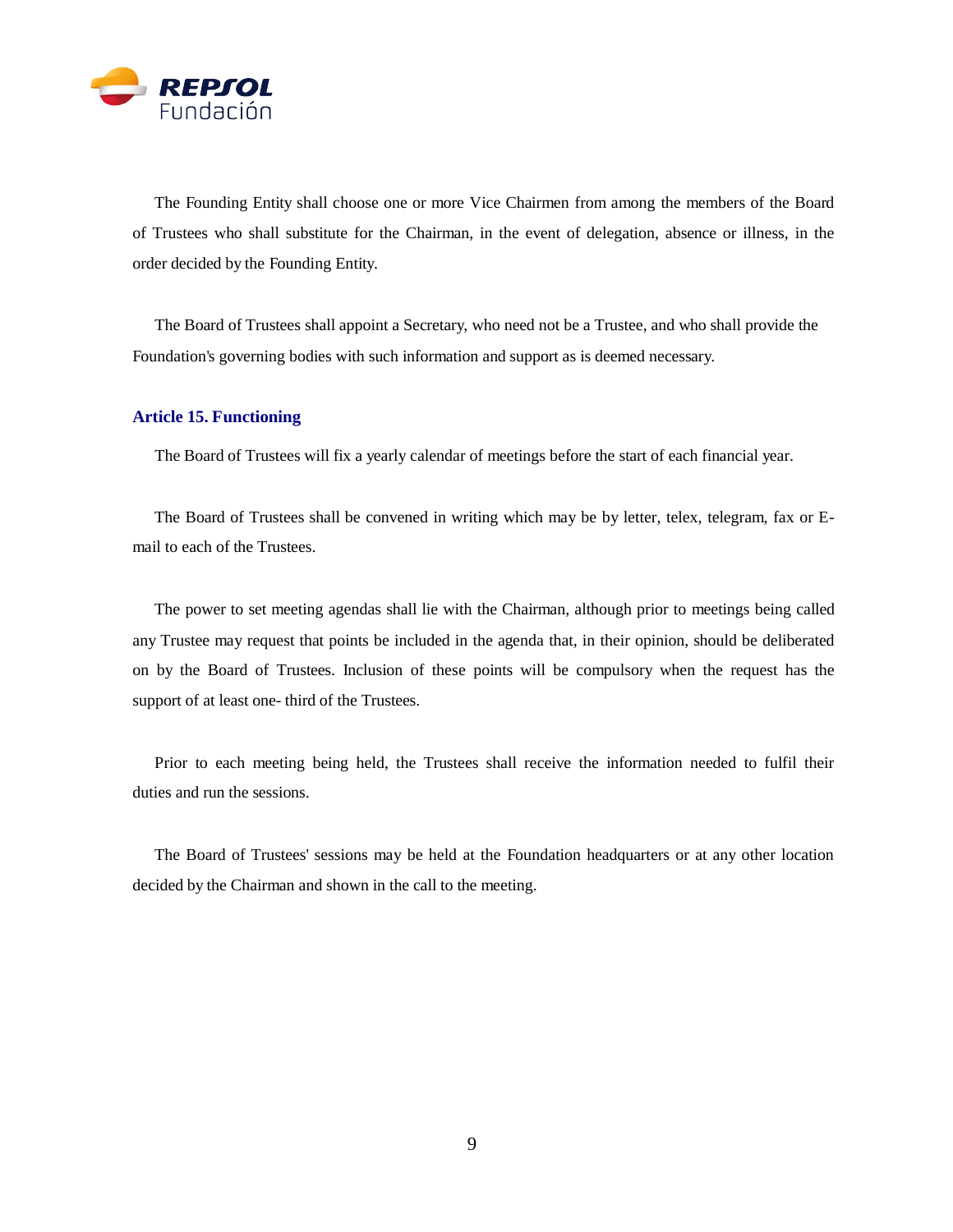

The Board of Trustees may also meet in several places at the same time, as long as audio-visual or telephone media are used to ensure real-time interaction and intercommunication between them and, therefore, the overall unity of the event.

The minutes shall clearly reflect the matters discussed and the resolutions passed.

#### **SECTION 2. THE TRUSTEES**

#### **Article 16. Responsibilities and obligations**

By virtue of their office, Trustees are specifically under the obligation to:

- Know about the Foundation's general lines of action and its foundational aims.
- Always act with loyalty to and in defence of the interests of the Foundation in fulfilling their responsibilities.
- Consistently devote the time and effort needed for regular monitoring of issues concerning the Foundation.
- Be informed and adequately prepare for Board of Trustees' meetings, obtaining sufficient information for this purposes and such collaboration or assistance as they think fit.
- Attend Board of Trustees' meetings and actively participate in discussions so that their criteria effectively contribute to the decision-making process. If they can not attend, they must delegate another Trustee to represent them by proxy.
- Perform any specific task assigned by the Board of Trustees and which reasonably falls within the commitment expected of them.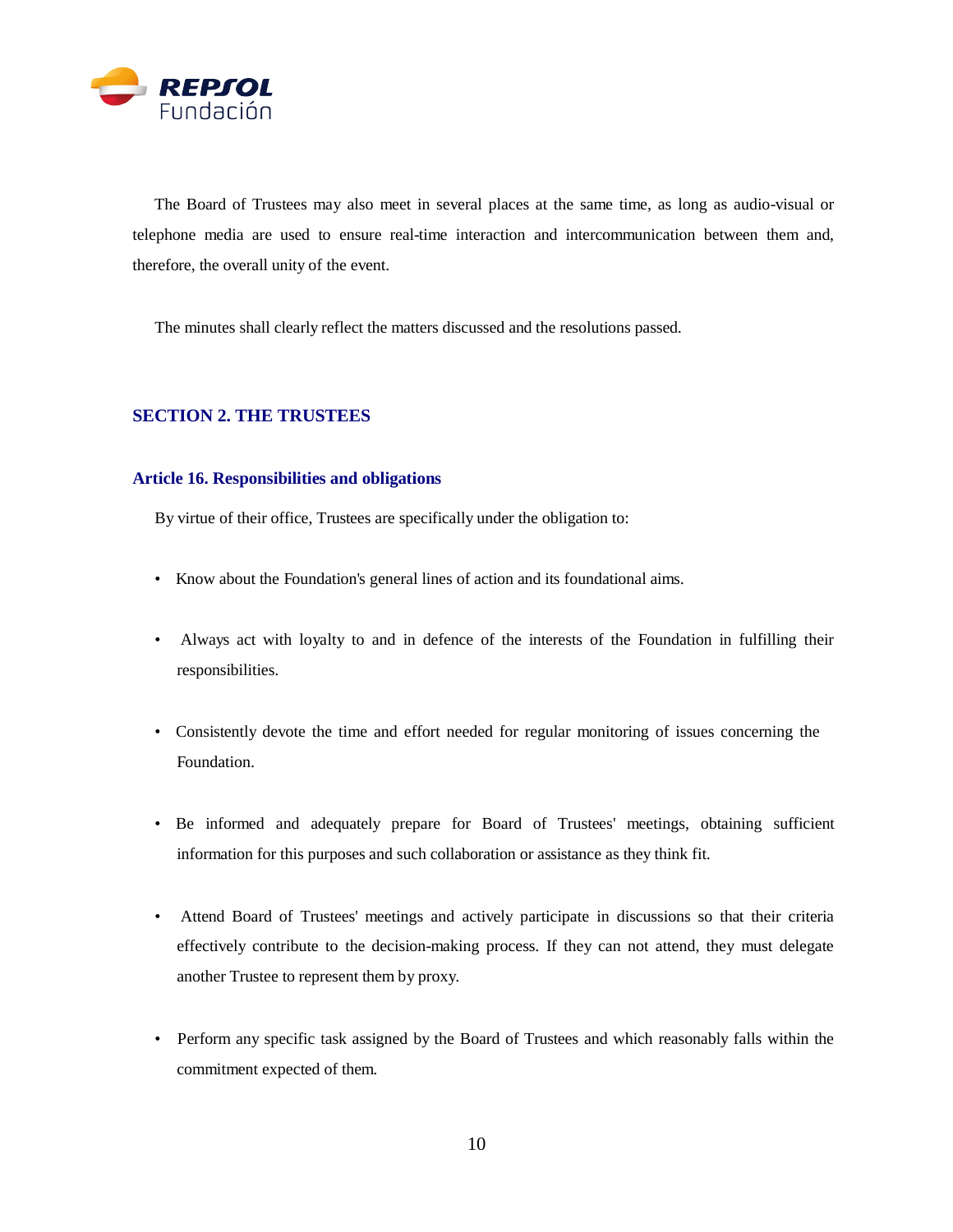

- Oppose any resolutions that are contrary to the Law or the Statutes.
- Avoid any direct or indirect conflicts with the Foundation's interest that may arise. In particular, Trustees shall abstain from participating in discussions and votes on issues where there is a conflict of interest.
- Where they find themselves in a situation that may damage the credit or reputation of the Foundation, they must inform the Board of Trustees as soon as possible and keep them informed.
- Place their posts at the disposal of the Board of Trustees and, if the Board deems it appropriate, formally resign if their not doing so jeopardises the Foundation's interests.
- Keep secret all confidential information to which they have access as part of their office, even after leaving the position. This information shall not be used unless it is general knowledge.

#### **Article 17. Right to information**

Trustees are vested with the broadest powers to gather the information they need to fulfil their duties. This right to information shall be channelled through the Chairman, Vice Chairman or Secretary of the Board of Trustees, who shall respond to requests by providing the information directly, offering the proper contacts or arranging the necessary measures to conduct the requested examination.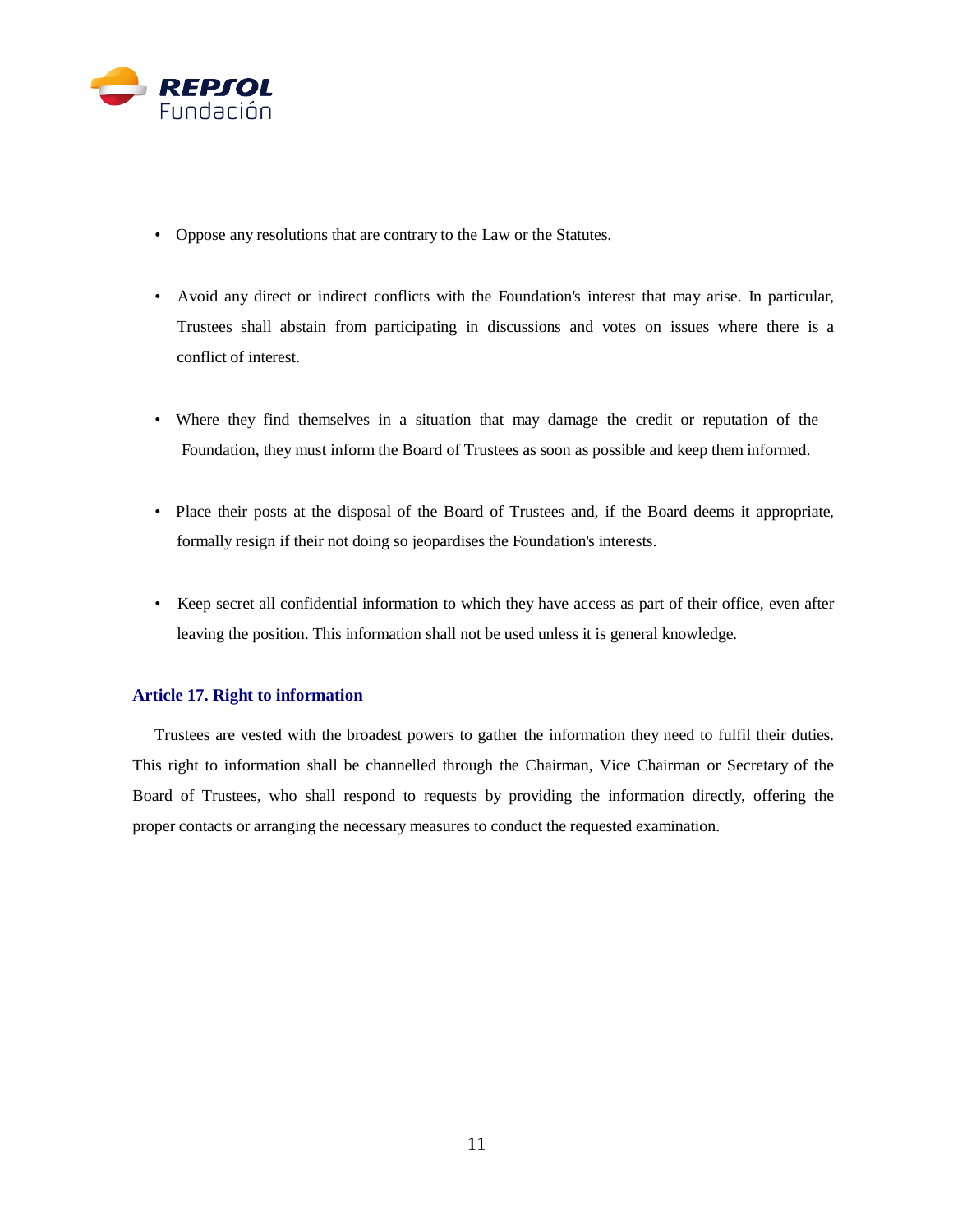

#### **SECTION 3. EXECUTIVE COMMITTEE, ADVISORY BOARDS AND MANAGER**

#### **Article 18. Executive Committee**

If they deem it appropriate, the Board of Trustees may form an Executive Committee in accordance with the provisions of the Foundation's Statutes.

The relationship between the Executive Committee and the Board of Trustees shall be governed by the principle of transparency. For this purpose, the resolutions adopted at each Executive Committee session shall be announced at the following plenary meeting of the Board of Trustees, who will also receive a copy of the minutes of the Executive Committee sessions.

The provisions of this Code regarding the Board of Trustees shall govern the Executive Committee, with the necessary adjustments.

#### **Article 19. Advisory Boards**

The Board of Trustees may agree to create one or more Advisory Boards, which will advise the Board, its Chairman or its Vice Chairmen.

Appointment of Advisory Board members shall be made from people who are recognised experts and who have the proper knowledge and professional experience to carry out their functions.

#### **Article 20. Manager of the Foundation**

The Board of Trustees may appoint a Manager of the Foundation for its day-to-day management, who must comply with and enforce compliance with the strategic directives adopted by the Board of Trustees.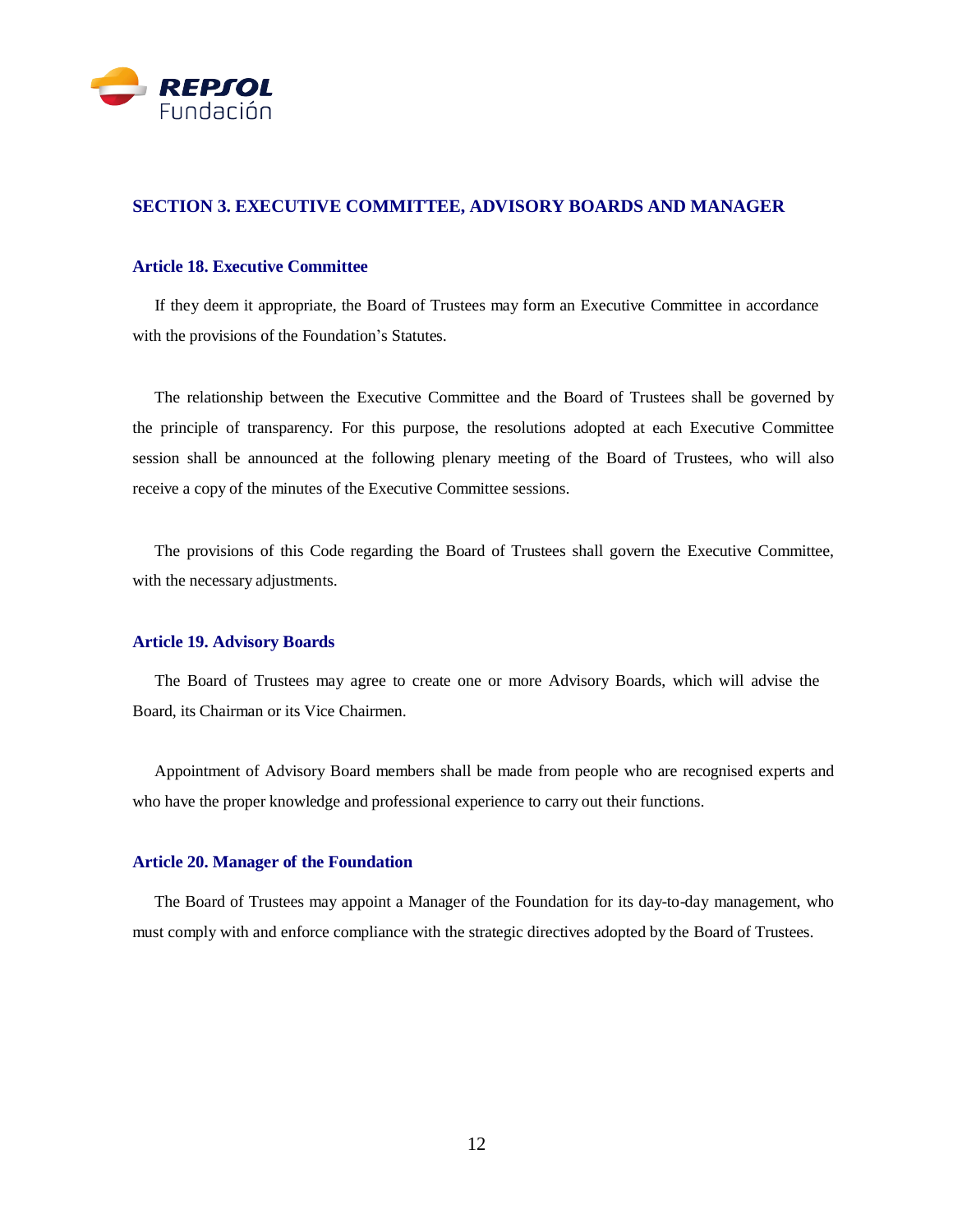

# **CHAPTER IV MANAGEMENT TEAM**

#### **Article 21. Recruitment**

The recruitment process for Foundation employees shall be carried out in accordance with the principles of equality, merit and ability.

#### **Article 22. Professional development, equal opportunities and non-discrimination**

The Foundation understands that the professional growth of each employee is intimately linked to their overall personal development. That is why it fosters an atmosphere in which equal employment opportunities apply to each and every one of its members, ensuring non-discrimination. Promotions shall be based on merit, ability and performance of professional duties.

Foundation employees shall be treated with respect and provided with a comfortable, healthy and safe working environment free from any offensive conduct, discrimination or intimidation.

The Foundation shall provide its employees with optimal working conditions in terms of health and safety, and shall make the resources needed to carry out their professional activity available to them.

#### **Article 23. Conflict of interests**

Foundation employees shall avoid situations that could lead to a conflict of their personal interests with those of the Foundation. In fulfilling their responsibilities, they must always act with loyalty to and in defence of the interests of the Foundation.